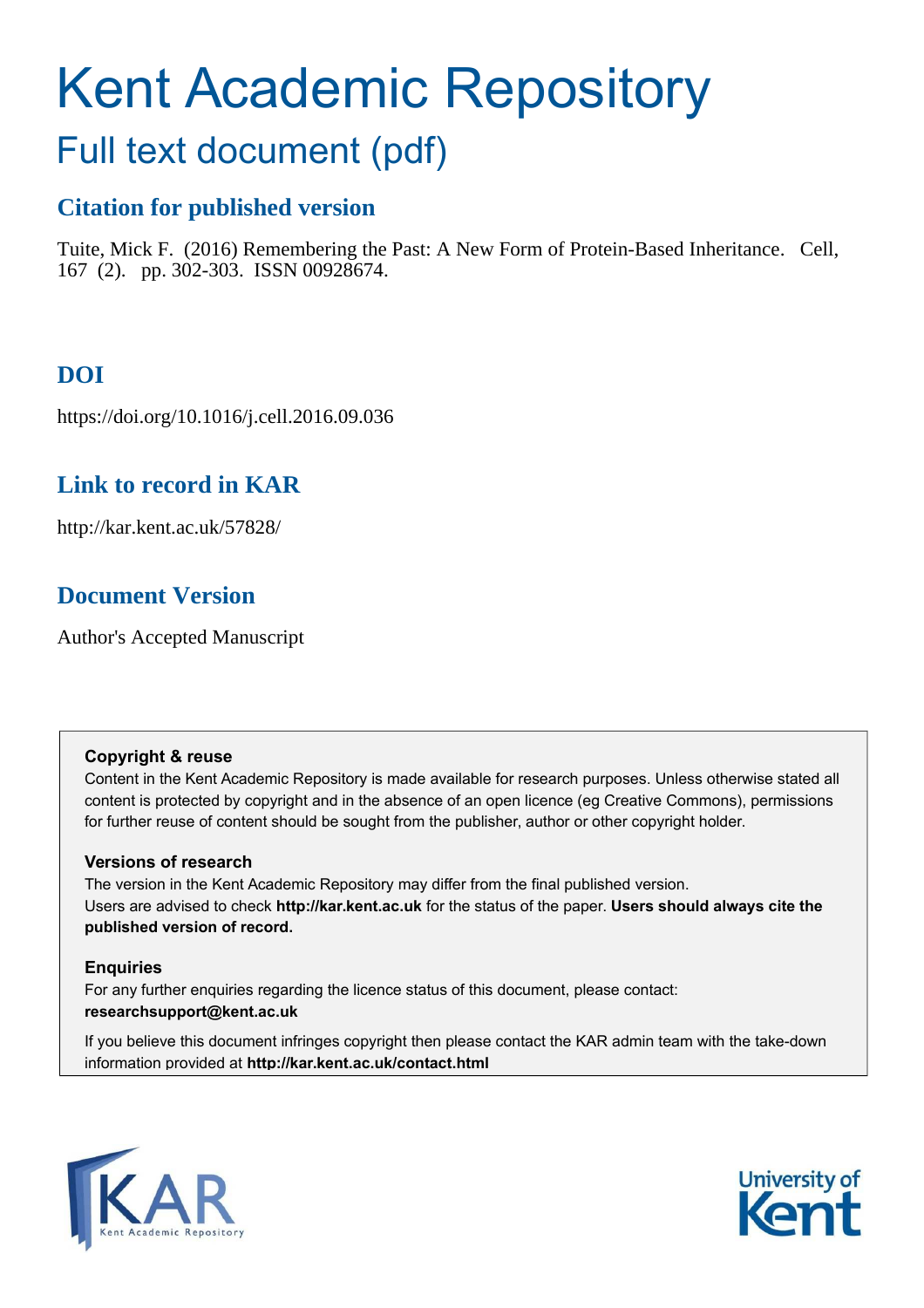# The following article was published in Cell volume 167, pages 302 – 303. **[DOI:** *10.1016/j.cell.2016.09.036***]**

# **Cell Preview**

# **Remembering the past: a new form of protein-based inheritance**

Mick F Tuite

Kent Fungal Group, School of Biosciences,

University of Kent, Canterbury, Kent CT2 7NJ, UK

#### Contact details:

Professor Mick F Tuite: Telephone: +44 (0)1227 823699; Email: [m.f.tuite@kent.ac.uk](mailto:m.f.tuite@kent.ac.uk)

#### **SUMMARY**

*A comprehensive analysis uncovered a set of yeast proteins promoting protein-based inheritance that shares many of the non-Mendelian properties of prions. Lacking any sequence or structural signatures of known prions, these proteins represent a new class of non-amyloid, protein-based epigenetic determinants that can control phenotype without impacting on genotype.*

#### **MAIN TEXT**

Although originally viewed with some disbelief, protein-based inheritance is now largely accepted as a rare but significant addition to the portfolio of epigenetic mechanisms. Our knowledge of such a heretical mode of inheritance comes largely from the study of fungal prions that can generate phenotypic plasticity without compromising genotype. It now emerges that protein-based inheritance may not be so rare and that it is not just amyloid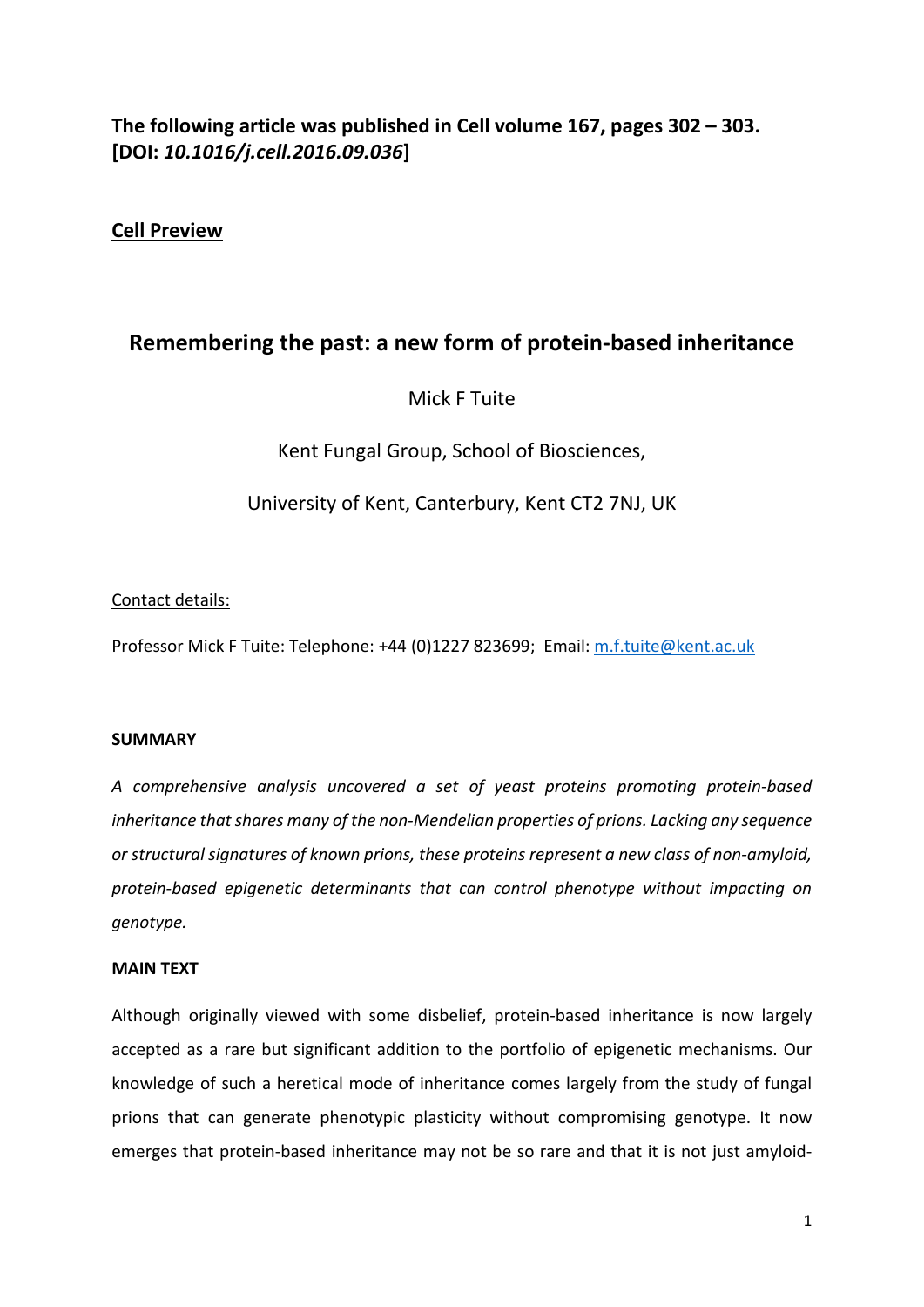based prions that are the perpetrators. In this issue Chakrabortee et al (2016) add a new twist to the tale by showing that approximately 1% of the yeast proteome can undergo some form of stable molecular event that leads to the emergence of new and beneficial heritable traits. In so doing the authors have identified a new class of prion-like proteins which can establish heritable, protein-based 'molecular memories' that are sustainable over hundreds of generations yet are not amyloid associated.

The brute force approach taken by the authors was to ask whether elevating the levels of any one of 5300 or so different yeast (*Saccharomyces cerevisiae*) proteins triggered a heritable change in phenotype that was retained after the expression level had reverted back to normal. Although only relatively few phenotypes were screened, 46 different proteins satisfied the rigorous experimental criteria applied. Phenotypic changes induced by protein overexpression are not unexpected, but retention and transmission of the resulting phenotypes when the cells return to the un-induced state, is. So have the authors identified 46 new prions in yeast?

Prions are an unusual class of protein whose members can take up and perpetuate a number of distinct structural conformations with the biochemical properties of amyloid. Prions are considered infectious because the new conformer and its associated phenotype can be transmitted from individual to individual. The strategy applied to find new prions in yeast has been to first look *in silico* for proteins with the characteristic Gln/Asn-rich prion domain, then check for their amyloid-forming potential *in vitro* and finally look *in vivo* to see if there is a requirement for the protein disaggregase Hsp104 for the continued propagation of the prion state (Alberti et al. 2009). Surprisingly, the majority of the 46 proteins uncovered show none of the diagnostic sequence and biochemical features of the established yeast prions, yet they show similar non-Mendelian inheritance properties (**Figure 1**).

At this stage one can only speculate about the nature of the molecular events that lead to the establishment and inheritance of these new traits. If there is an associated change in protein conformation and/or aggregation state, that does not appear to be related to the establishment of an amyloid state. There is widespread potential for proteins in the yeast cytosol to switch to a variety of insoluble, aggregated states particularly in cells undergoing some form of stress. In some cases, e.g. CTP synthase (Ingeson-Mahar et al., 2010) proteins can even switch to a filamentous structure unrelated to amyloid. Protein aggregation is not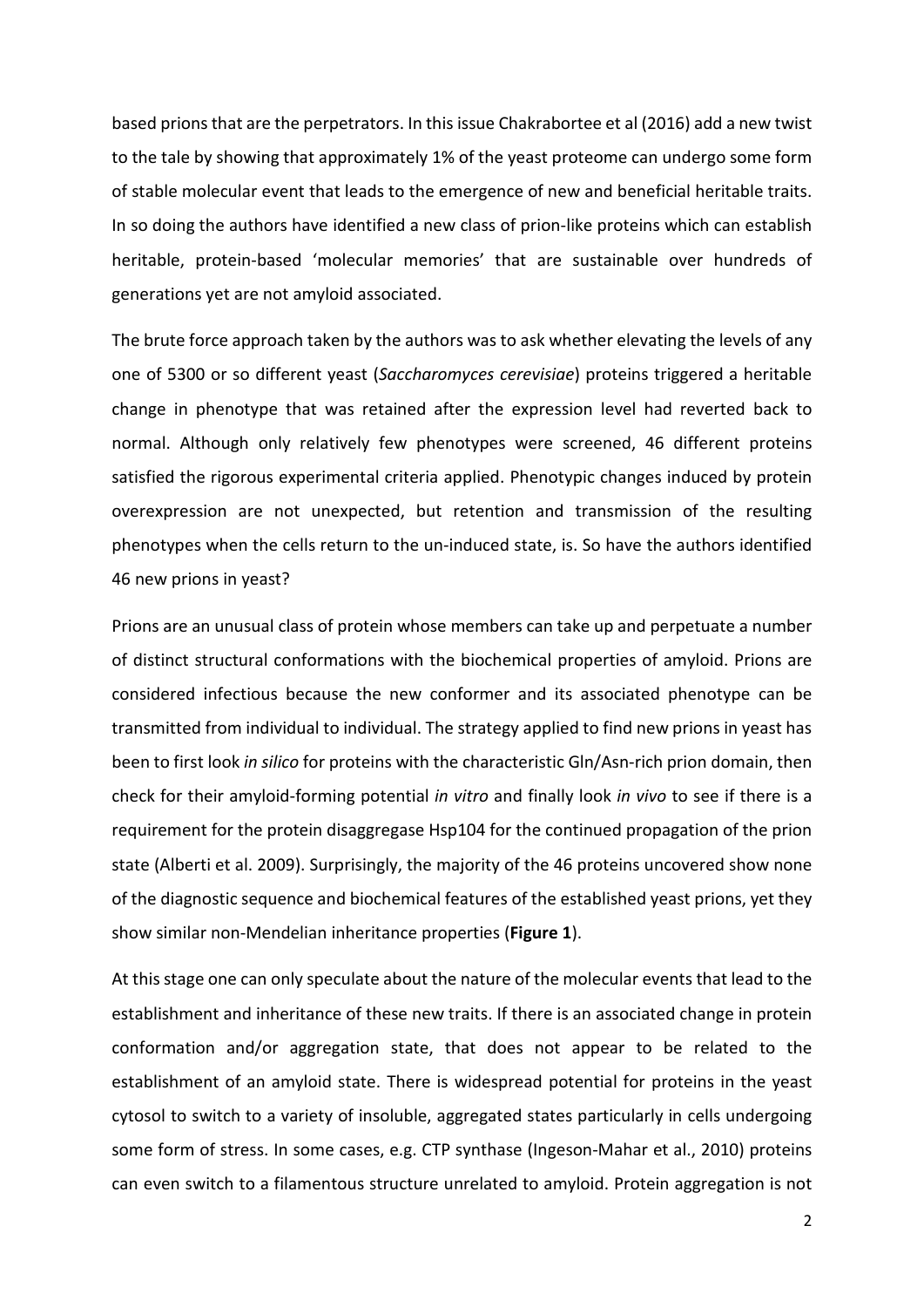just the consequence of protein misfolding induced by physical or chemical stimuli or indeed protein overexpression; a number of proteins exist in a native oligomeric form (e.g. actin). Over the last decade we have also seen the emergence of a distinct class of protein assembly in the cell, the so-called droplet organelles or stress granules. These dynamic complex assemblies are typically comprised of low complexity proteins and RNA, that can assemble and disassemble and play wide ranging functional roles in the cell including response to stress and viral infection (Courchaine et al 2016).

While it remains to be established precisely what structural transitions the proteins identified by Chakrabortee et al. undergo, it is evident that most require one or other of the molecular chaperones Hsp70, Hsp90 or Hsp104 to maintain their inherited phenotype. Unlike established prions however, only a minority depend on Hsp104 although one established yeast prion, [GAR<sup>+</sup>], does not require the Hsp104 disaggregase function for propagation. [GAR<sup>+</sup>] is an atypical prion in several ways not least being the failure to link an amyloidforming protein to the [GAR<sup>+</sup>]-linked metabolic phenotype (Brown and Lindquist, 2009).

The newly identified prion-like proteins do however have one interesting structural characteristic that they share with known prion proteins; the presence of substantial elements of conformational flexibility associated with disordered regions of the protein. Such intrinsically disordered regions (IDRs) make important and conserved contributions to protein function (Latysheva et al., 2015) and the proteins identified by Chakrabortee et al. have significant elements of predicted disorder. IDRs also have an inherent tendency to promote the conformational flexibility that is critical to propagate the inherited prion state (e.g. Marchante et al. 2013). While IDRs are not subject to the severe evolutionary constraints placed on structured domains, there is an element of conservation of this feature in this new class of prion-like proteins, hinting that this mode of protein-based 'memory' may be wide spread in nature.

As noted by the authors, the suggestion that yeast can establish protein-based biological 'memories' is not a new one. Caudron et al. (2014) reported that yeast cells exposed to one of the mating pheromones, become refractory to that chemical signal as a consequence of a change in conformation of the Whi3 protein that in turn allows expression of the G1 cyclin, Cln3. While Whi3 has many of the hallmarks of a prion-forming protein, what makes it distinct from prions and the determinants identified by Chakrabortee et al. is that the associated trait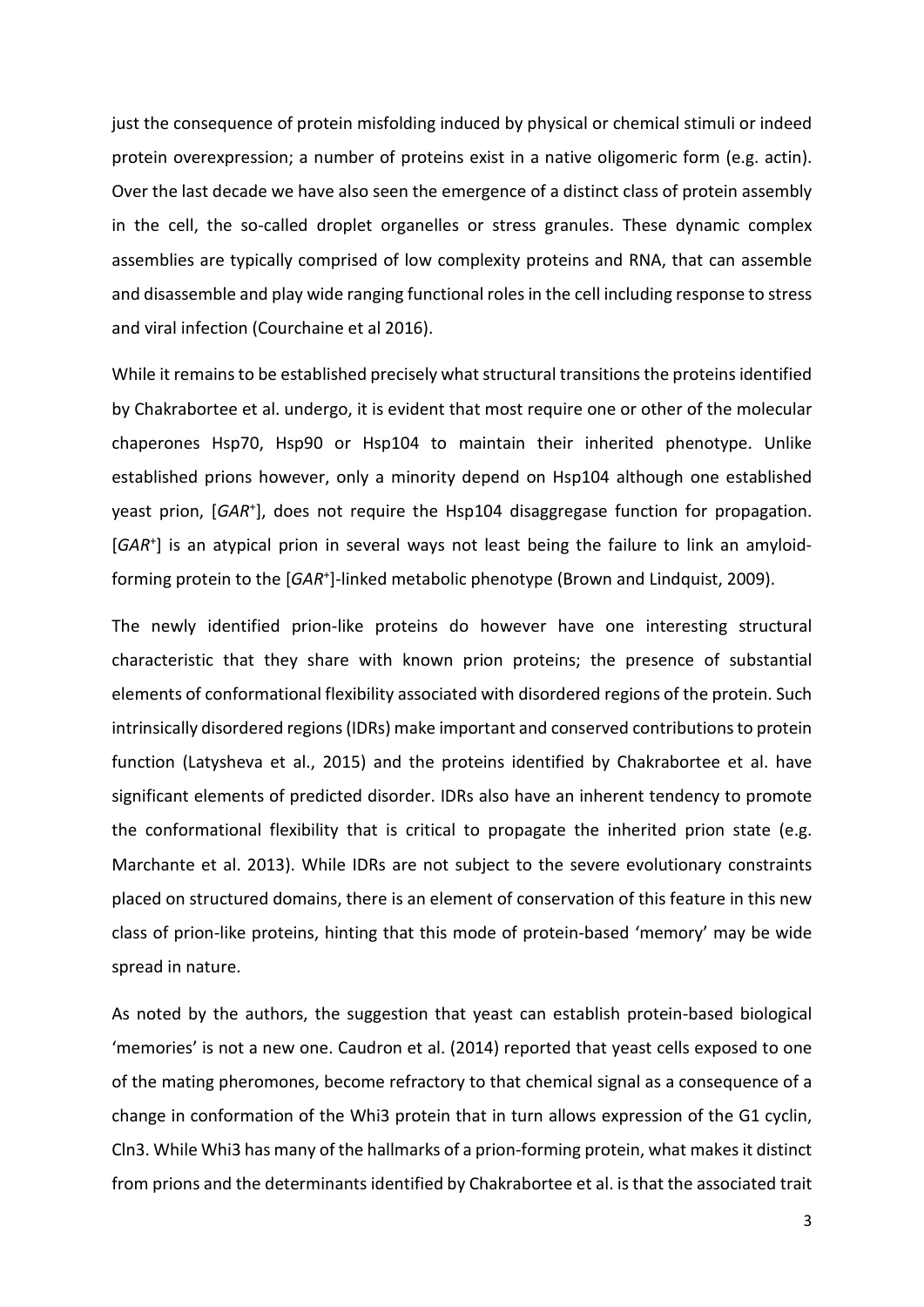is retained by the mother cell and not passed on to daughter cells i.e. is asymmetrically distributed at mitosis (Figure 1). Consequently, the mother cell retains the 'memory' and fails to respond to this chemical signal for its remaining life span. The term mnemon was coined for the high molecular weight form of Whi3 but Chakrabortee et al would not have uncovered such proteins in their screen.

As so eloquently argued by Mark Ptashne, the term epigenetics implies memory in that "....a *transient signal or event triggers a response that is then perpetuated in the absence of the original signal...*î (Ptashne, 2013). The protein-based biological memories uncovered by Chakrabortee et al fit this definition precisely, but with the caveat that the 'transient signal' in question is the engineered over expression of a specific protein. Is there a natural 'transient signal' that triggers these memories? While a chemical signal has been indicated - but not yet identified – that induces the [GAR<sup>+</sup>] prion (Jarosz et al., 2014) and the mating pheromone triggers the Whi3-based mnemon (Caudron et al. 2014), what the natural signal for establishing this new cohort of prion-like epigenetic traits remains to be established. That wild strains carry such traits at least suggest that they are not artefacts of laboratory domestication.

#### **ACKNOWLEDGEMENTS**

The recent work on yeast prions in the MFT laboratory was supported by a research grant BB/J000191/1 funded by the Biotechnology and Biological Sciences Research Council.

#### **REFERENCES**

Alberti, S., Halfmann, R., King, O., Kapila, A. and Lindquist,S. (2009) [A systematic survey](http://www.ncbi.nlm.nih.gov/pubmed/19345193)  [identifies prions and illuminates sequence features of prionogenic proteins.](http://www.ncbi.nlm.nih.gov/pubmed/19345193) Cell 137:146- 158.

Brown, J.C. and Lindquist, S. (2009) [A heritable switch in carbon source utilization driven by](http://www.ncbi.nlm.nih.gov/pubmed/19797769)  [an unusual yeast prion.](http://www.ncbi.nlm.nih.gov/pubmed/19797769) Genes Dev. *23*:2320-2332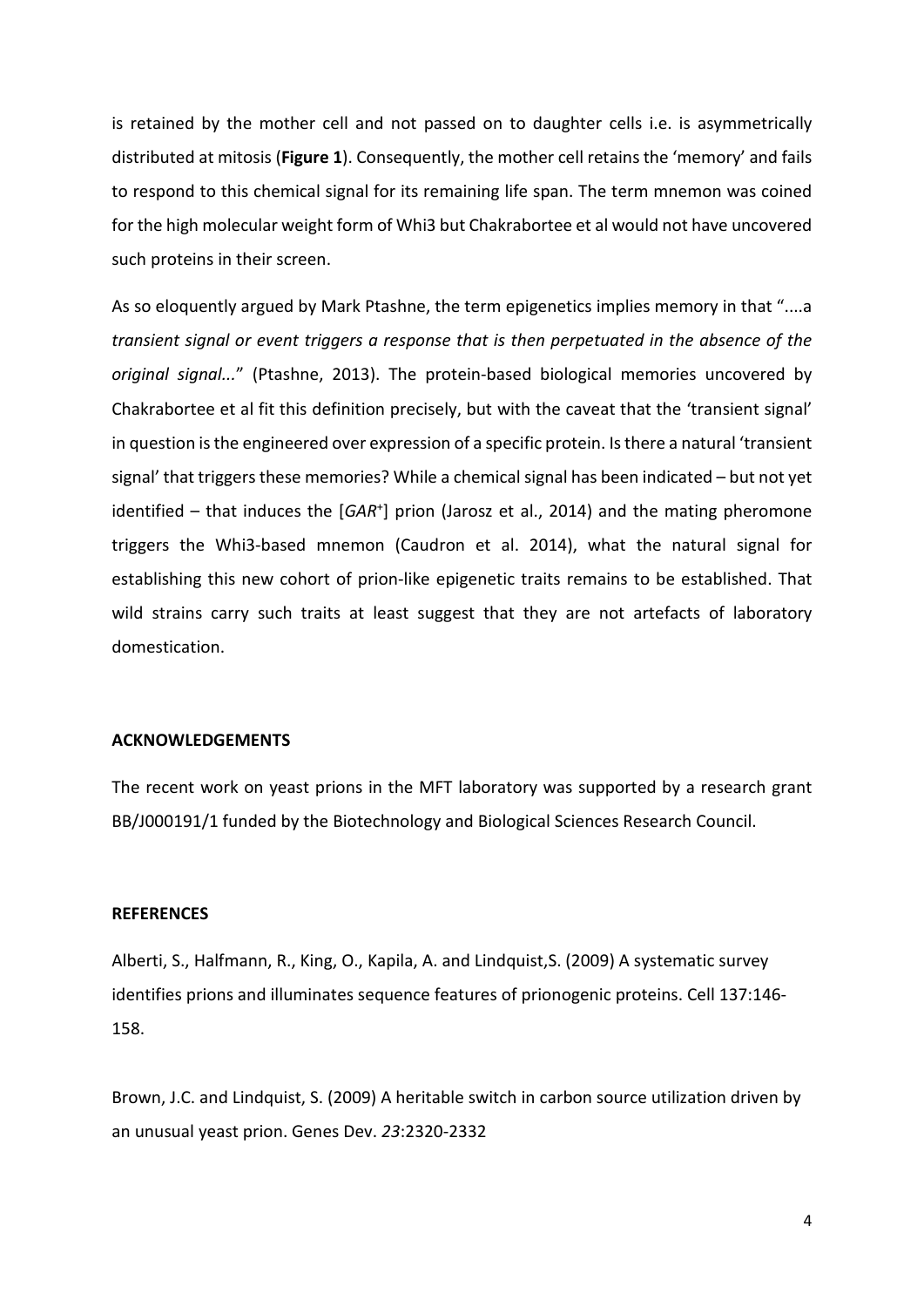Caudron. F. and Barral, Y. (2013) A super-assembly of Whi3 encodes memory of deceptive encounters by single cells during yeast courtship. Cell *155*:1244-1257.

Chakrabortee, S., Byers, J.S., Jones, S., Garcia, D., Bhullar, B., Chang, A., She, R., Lee, L., Fremin, B., Lindquist, S. and Jarosz, D.F. (2016) Intrinsically disordered proteins drive emergence and inheritance of biological traits. Cell this volume.

Courchaine, E.M., Lu, A. and Neugebauer, K.M. (2016) Droplet [organelles?](http://www.ncbi.nlm.nih.gov/pubmed/27357569) EMBO J. *35*:1603- 1612.

Ingerson-Mahar, M., Briegel, A., Werne,r J.N., Jensen, G.J. and Gitai, Z. (2010) [The metabolic](http://www.ncbi.nlm.nih.gov/pubmed/20639870)  [enzyme CTP synthase forms cytoskeletal filaments.](http://www.ncbi.nlm.nih.gov/pubmed/20639870) Nat. Cell Biol. *12*:739-746.

Jarosz, D.F., Brown, J.C., Walker, G.A., Datta, M.S., Ung, W.L., Lancaster, A.K., Rotem, A., Chang, A., Newby, G.A., Weitz, D.A., Bisson, L.F. and Lindquist, S. (2014) [Cross-kingdom](http://www.ncbi.nlm.nih.gov/pubmed/25171409)  [chemical communication drives a heritable, mutually beneficial prion-based transformation](http://www.ncbi.nlm.nih.gov/pubmed/25171409)  [of metabolism.](http://www.ncbi.nlm.nih.gov/pubmed/25171409) Cell *158*:1083-1093.

Latysheva, N.S., Flock, T., Weatheritt, R.J., Chavali, S. and Babu, M.M. (2015) [How do](http://www.ncbi.nlm.nih.gov/pubmed/25752799)  [disordered regions achieve comparable functions to structured domains?](http://www.ncbi.nlm.nih.gov/pubmed/25752799) Protein Sci. *24*:909-922.

Marchante, R., Rowe, M., Zenthon, J., Howard, M.J. and Tuite, M.F. (2013) [Structural](http://www.ncbi.nlm.nih.gov/pubmed/23746351)  [definition is important for the propagation of the yeast \[](http://www.ncbi.nlm.nih.gov/pubmed/23746351)*PSI*<sup>+</sup> ] prion. Mol. Cell. *50*:675-685.

Ptashne, M. (2013) Epigenetics: core misconcept. Proc. Natl. Acad. Sci. USA *110*: 7101-7103.